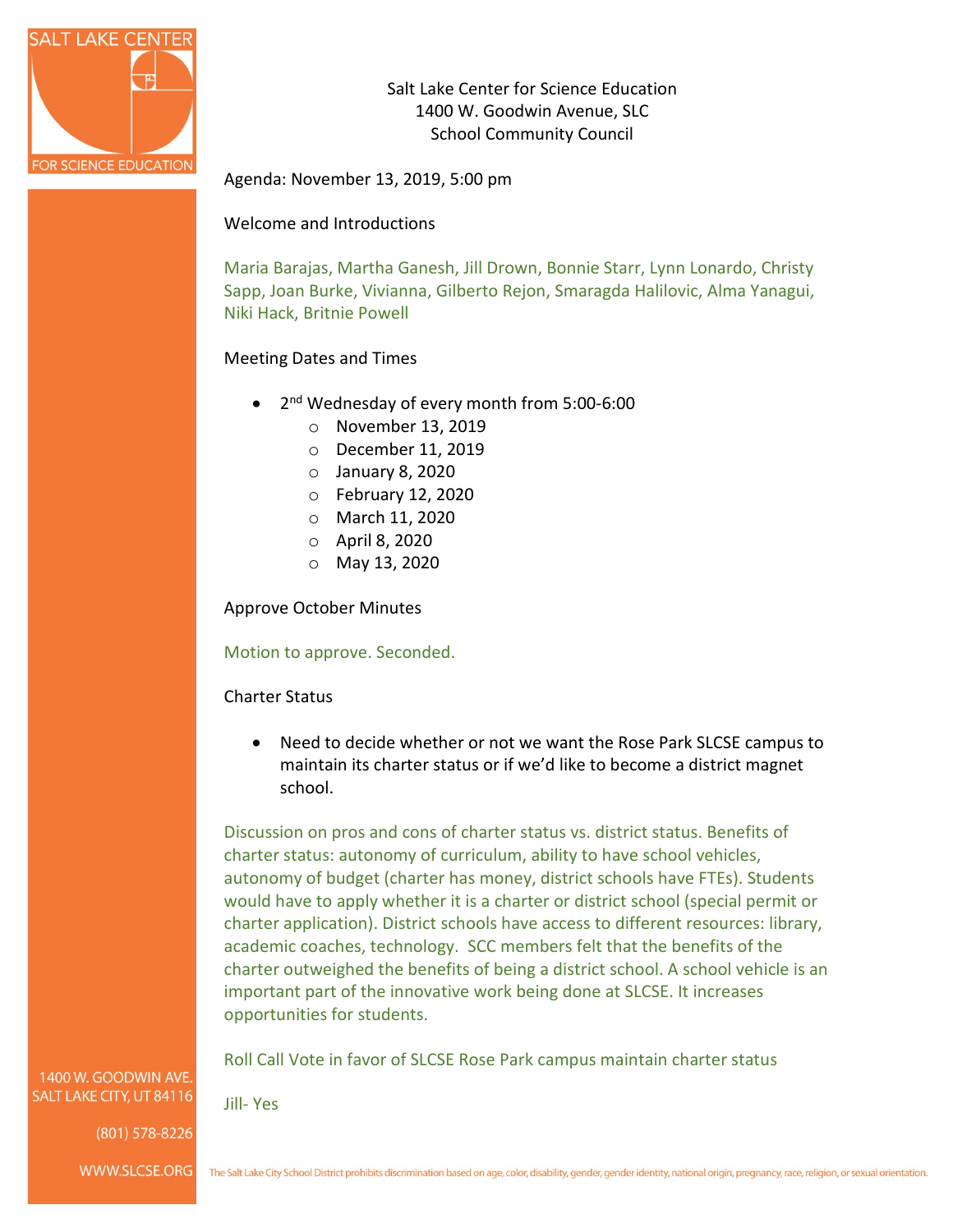Lyn- Yes

Britnie- Yes

Larry- ab

Amy- Yes

Niki- Yes

Rachel- Yes

Dora- Yes

Smaragda- Yes

Joan- Yes

Bonnie- Yes

Christy- Yes

# Shared Governance Training

Powerpoint presentation was presented. No questions at this time.

## Concerns

- 8<sup>th</sup> grade culture was brought up. We are working to bring in some additional partners to help build climate and culture with this grade.
- The OC has been emailed for contact info for brain development classes.
- Teachers are creating strategic plans for specific students.
- Students have been engaging in service learning projects.

## School Fees 2020-2021

Reviewed Board Policy S-10. Reviewed fees for next year. No questions or recommended changes. Motion to approve school fee schedule for 2020-2021. Motion seconded.

## Safety Updates

Student is working on this for Eagle Scout Project (emergency supplies for classrooms). He has a timeline. In the next month he will likely set out boxes around the school to collect supplies and send out Ziplock bags for personal kits for students to keep in their locker/backpack. Might try collecting one item each month.